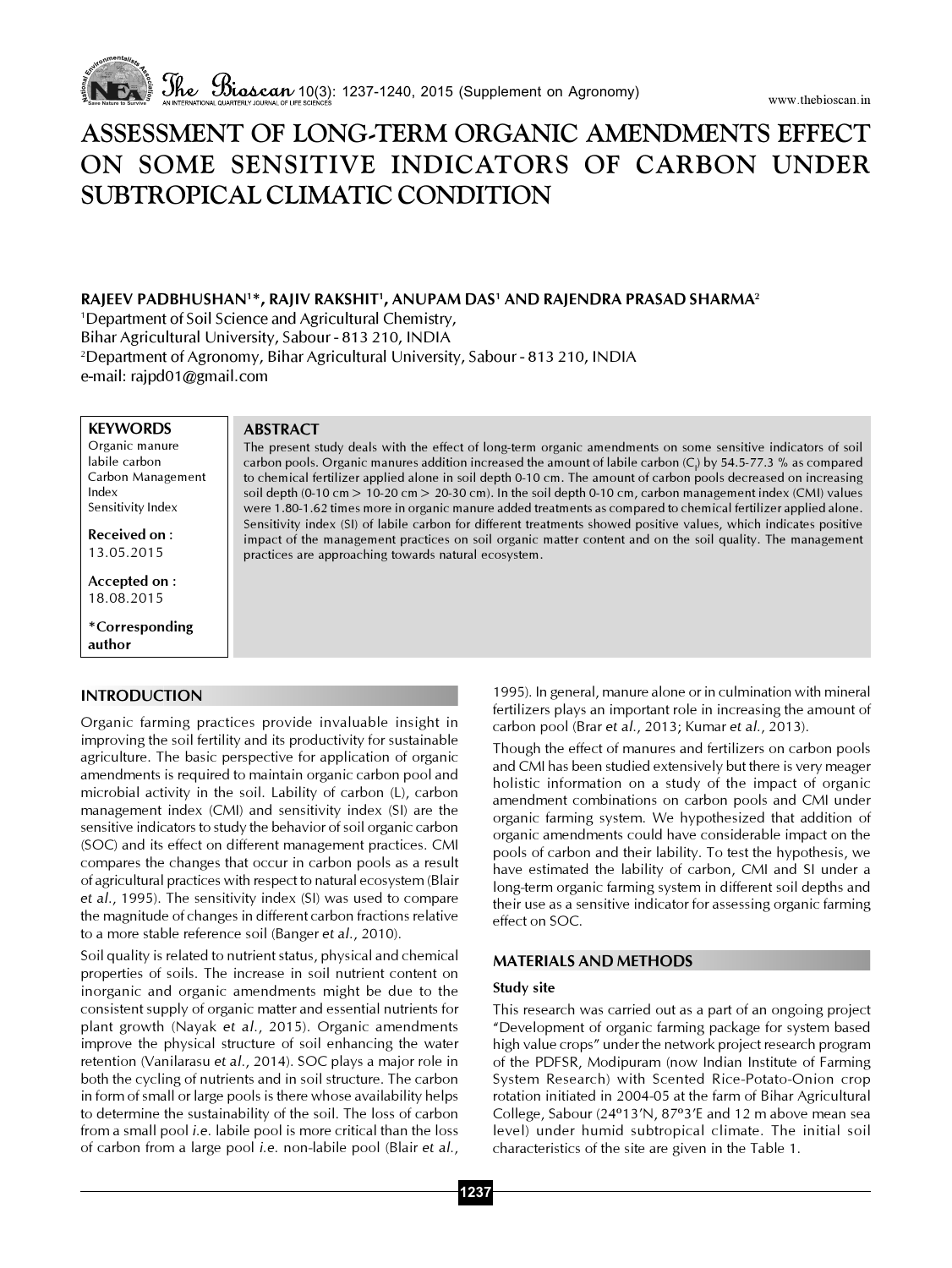#### Experimental design

The field experiment comprised of five different combinations of treatments in plot size of 264  $m^2$  (22 m X 12 m), each plot was divided into four quadrants and soil sampling was done from each quadrant, considering each quadrant as a replication in a randomized block design. These treatments were NPK- 100% NPK , NPKF- 50% recommended NPK through mineral fertilizers  $+50\%$  N as FYM, FVN-Different organic sources each equivalent to 1/3rd of recommended N  $(FYM + vermicompost + neem cake)$ , FBBP- 50% N as FYM  $+$  biofertilizer for N  $+$  bone meal to substitute P requirement of crops + phosphate solublizing bacteria (PSB), FVNP-Different organic sources each equivalent to 1/3rd of recommended N (FYM + vermicompost + neem cake) + biofertilizer containing N and P carrier (PSB). The recommended doses of scented rice, potato and onion are 100 kg N + 40 kg P<sub>2</sub>O<sub>5</sub> + 20 kg K<sub>2</sub>O ha<sup>-1</sup>; 150 kg N + 90 kg  $P_2O_5 + 100$  kg K<sub>2</sub>O ha<sup>-1</sup> and 100 kg N + 80 kg  $P_2O_5 + 80$  kg  $K_2$ O ha<sup>-1</sup>, respectively.

#### Soil sampling and analysis

Soil samples were collected in duplicate at three different depths (0-10, 10-20 and 20-30 cm) after the harvesting of scented rice crop in October, 2013 and October, 2014. One part of the sample was used for determination of bulk density and rest of the sample used for analysis of carbon pools. The soil characteristics of the treatments were estimated as explained in Table 2. The sample collected from uncultivable area with similar texture and taxonomy from the mentioned depths was treated as reference sample. Collected soil samples were airdried, ground and passed through 2-mm sieve size. Labile  $\mathsf{carbon}\left( \mathsf{C}_{\mathsf{I}} \right)$  content of soil sample was determined by oxidizing with the 333mM KMnO $\rm _{4}$  (Blair et al. 1995). Non labile carbon  $(C_n)$  was calculated by subtracting labile carbon from total organic carbon (C<sub>t</sub>) measured by wet oxidation method proposed by Snyder and Trofymow, 1984. The CMI was calculated as follows (Blair et al. 1995):

CMI = CPI  $\times$  LI  $\times$  100

Where,

$$
CPI (Carbon Pool Index) = \frac{Sample Ct (Mg g-1)}{Reference Ct (mg g-1)}
$$
  
L (Lability of Carbon) = 
$$
\frac{Cl}{Cnl}
$$
  
Ll (Lability Index) = 
$$
\frac{Sample L}{Reference L}
$$

The Sensitivity Index (SI) was calculated using the following formula (Banger et al., 2010):

#### Table 1: Initial Soil Properties

| Soil Properties                                      |       |
|------------------------------------------------------|-------|
| Sand $(\% )$                                         | 35.6  |
| Silt $(\% )$                                         | 53.1  |
| Clav(%)                                              | 11.3  |
| pH (Soil: Water-1:2.5)                               | 8.1   |
| Organic carbon (g $kg1$ )                            | 5.0   |
| Available nitrogen (kg N ha-1)                       | 153.4 |
| Available phosphorus (kg $P_2O_5$ ha <sup>-1</sup> ) | 26.9  |
| Available potassium ( $kg K2O ha-1$ )                | 122   |

$$
SI = \frac{C \text{ fraction in Solid of a given treatment} -}{C \text{ fraction in reference soil}} \times 100
$$

The treatment effect was analyzed using analysis of variance (ANOVA) (Gomez and Gomez, 1984) and Duncan's Multiple Range Test (DMRT) was performed as post hoc mean separation test where ANOVA was significant (P<0.05). Pearson's Correlation was also done to evaluate the relationships among the various parameters. Statistical analysis was performed by Microsoft Excel (Microsoft Corporation, USA) and SPSS window version 16.0 (SPSS Inc., Chicago, USA).

#### RESULTS AND DISCUSSION

#### Effect of organic amendments on bulk density and carbon pools

Bulk density of the soils ranged from 1.41 to 1.69 Mg  $m<sup>3</sup>$ (Table 2). It slightly increases with depth which could be attributed to decreased organic matter content and secondary accumulation of illuviated clays in deeper layers (Nayak et al., 2015). Organic manures addition significantly increased the amount of  $C_{1}$  and  $C_{nl}$  in comparison to chemical fertilizer applied alone. At soil depth 0-10 cm,  $C_{\!\scriptscriptstyle 1}$  increased by 77.3, 68.2, 63.6 and 54.5% with the application of FVNP, FVN, FBBP and NPKF over the treatment NPK. Similar trend was observed in case of soil depth 10-20 cm with respect to the above mentioned different treatments over the treatment NPK (Table 3).  $C_{\text{I}}$  was maximum in the treatment FVNP and at par with FVN and FBBP and minimum in the treatment NPK. The  $\mathsf{C}_\mathsf{l}$  is one of the most easily oxidized C fractions could be used as more sensitive indicators, and be applied to monitor the changes that occur in the soil organic matter (SOM) contents caused by management practices as well as to investigate the soil quality status. Similar, sensitivity of C<sub>r</sub> to management practices was reported by Blair et al., 1995 and Yang and Kay, 2001. The amount of  $C_{nl}$  was higher than  $C_{l}$  in all the



\*Bars represent mean value with standard error at p<0.05

Figure 1: Comparison of the treatment effects on sensitivity indices of labile carbon in the different soil depths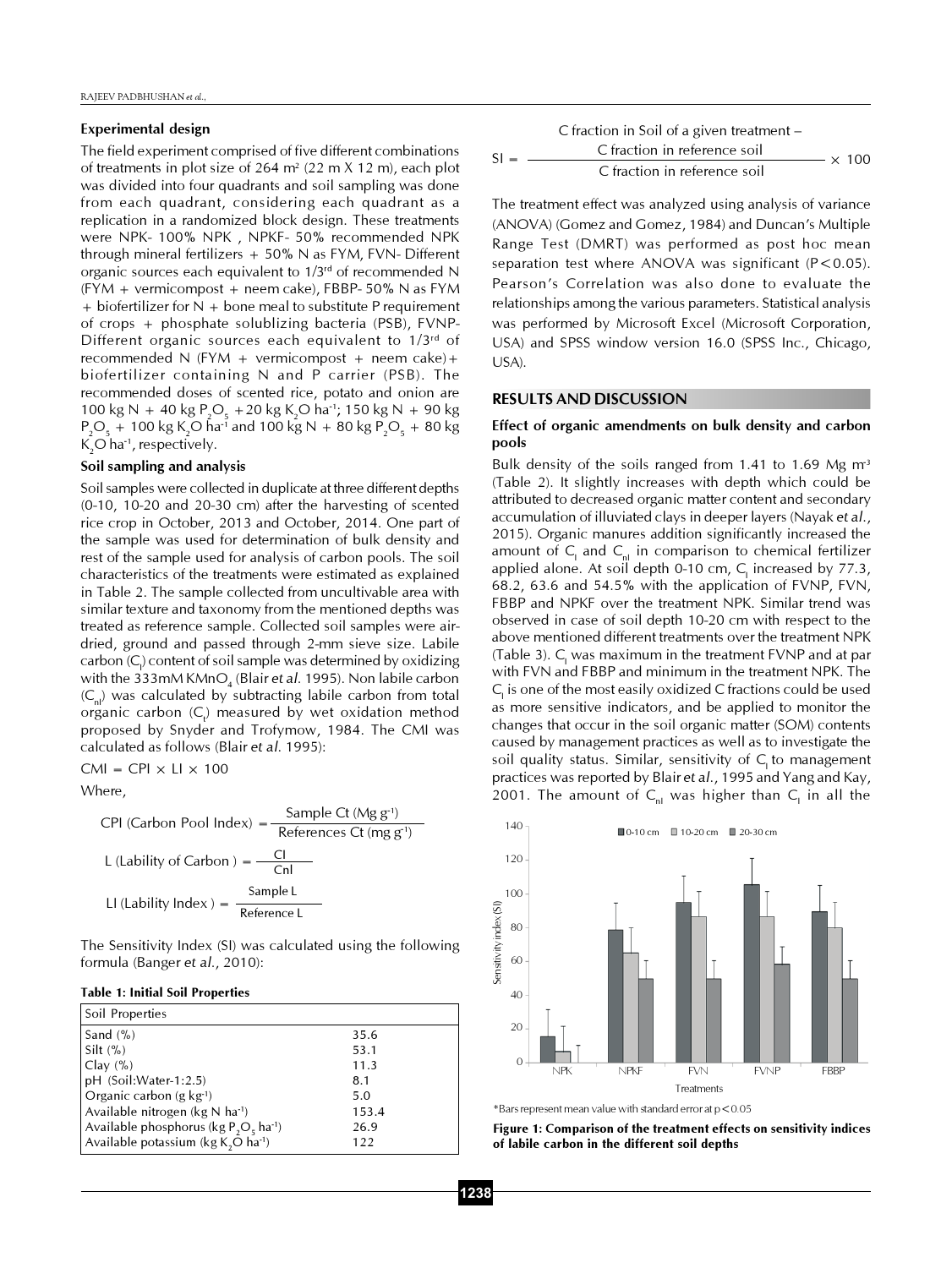Table 2: Effects of long term fertilization on measured characteristics of the silt loam soil under scented rice-potato-onion cropping system (pooled data of treatments)

| Soil depths(cm) Treatments |             | BD.<br>$Mg \, \text{m}^{-3}$ | SOC<br>$g$ kg <sup>-1</sup> soil | TOC  |
|----------------------------|-------------|------------------------------|----------------------------------|------|
| $0 - 10$                   | NPK         | 1.49                         | 6.4                              | 9.4  |
|                            | <b>NPKF</b> | 1.46                         | 7.1                              | 8.4  |
|                            | FVN         | 1.42                         | 7.4                              | 7.9  |
|                            | <b>FVNP</b> | 1.41                         | 7.2                              | 13.1 |
|                            | FBBP        | 1.47                         | 7.5                              | 12.3 |
| $10 - 20$                  | NPK         | 1.58                         | 5.4                              | 10.1 |
|                            | <b>NPKF</b> | 1.56                         | 6.3                              | 15.5 |
|                            | <b>FVN</b>  | 1.53                         | 6.8                              | 13.0 |
|                            | <b>FVNP</b> | 1.51                         | 6.6                              | 11.8 |
|                            | FBBP        | 1.56                         | 6.9                              | 14.3 |
| $20 - 30$                  | NPK         | 1.69                         | 5.0                              | 12.3 |
|                            | <b>NPKF</b> | 1.65                         | 5.7                              | 11.5 |
|                            | <b>FVN</b>  | 1.64                         | 5.9                              | 15.9 |
|                            | FVNP        | 1.64                         | 5.6                              | 13.1 |
|                            | FBBP        | 1.66                         | 5.9                              | 12.2 |

Table 3: Labile carbon (C<sub>)</sub>, non labile carbon (C<sub>n</sub>), C<sub>I</sub>/TOC and carbon management index (CMI) following indicated treatments in 2014 in the long term organic farming system

| Treatment   | C,         | $C_{\eta l}$     | C/TOC             | CMI              |
|-------------|------------|------------------|-------------------|------------------|
|             | $0-10$ cm  |                  |                   |                  |
| <b>NPK</b>  | 2.2c       | 7.2c             | 23.4b             | 118 <sub>b</sub> |
| <b>NPKF</b> | 3.4ab      | 9.4ab            | 26.6a             | 191ab            |
| <b>FVN</b>  | 3.7a       | 12.0a            | 23.6b             | 199a             |
| <b>FVNP</b> | 3.9a       | 12.3a            | 24.1 <sub>b</sub> | 212a             |
| FBBP        | 3.6a       | 11.5a            | 23.8b             | 195ab            |
|             | 10-20 cm   |                  |                   |                  |
| <b>NPK</b>  | 1.6b       | 6.3c             | 20.3 <sub>b</sub> | 108b             |
| <b>NPKF</b> | 2.7a       | 9.6ab            | 22.0a             | 186a             |
| <b>FVN</b>  | 2.8a       | 11.2a            | 20.0b             | 188a             |
| <b>FVNP</b> | 2.8a       | 10.3a            | 21.4ab            | 191a             |
| <b>FBBP</b> | 2.7a       | 10.1a            | 21.1ab            | 184a             |
|             | $20-30$ cm |                  |                   |                  |
| <b>NPK</b>  | 1.2a       | 5.9 <sub>b</sub> | 16.9ab            | 100b             |
| <b>NPKF</b> | 1.8a       | 9.0a             | 17.1a             | 150a             |
| <b>FVN</b>  | 1.8a       | 9.9a             | 15.2b             | 147a             |
| <b>FVNP</b> | 1.9a       | 10.3a            | 15.6b             | 155a             |
| FBBP        | 1.8a       | 9.9a             | 15.5b             | 146a             |
|             |            |                  |                   |                  |

Values within a column, followed by different letters are significantly different at  $p < 0.05$ by Duncan's multiple range tests.

Table 4: Pearson's Correlation coefficients (r) among bulk density (BD), soil oxidizable carbon (SOC), total organic carbon (TOC) and carbon management index (CMI)

|            | . .       |          |           |      |
|------------|-----------|----------|-----------|------|
|            | BD.       | SOC.     | TOC       | CMI  |
| BD         | 1.00      |          |           |      |
| soc        | $-0.886*$ | 1.00     |           |      |
| <b>TOC</b> | 0.432     | $-0.210$ | 1.00      |      |
| l CMI      | 0.556     | $-0.338$ | $0.975**$ | 1.00 |

\*Significant at  $p < 0.05$  and \*\* Significant at  $p < 0.01$ 

treatments. This might be due to the maximum portion of the added manures contributed to the non labile pools (fraction less susceptible to biodegradation) of soil organic matter over a longer period of time. This results in increased formation of macro-aggregates by acting as binding agent due to retention inside the soil for longer period of time (Simpson et al., 2004). The  $C/TOC$  was observed maximum in NPKF over all the treatments among all the different soil depths (Table 3). This represents that in the treatment NPKF, TOC has more contribution towards C<sub>1</sub>. The amount of carbon pools decreased with increasing soil depth (0-10 cm> 10-20 cm> 20-30 cm) (Table 3). This may be due to more addition of root biomass, root exudates and plant biomass in the different treatments (Padre et al., 2007; Brar et al., 2013).

#### Effect of organic amendments on carbon management index (CMI)

In the soil depth 0-10 cm, CMI value was 1.80, 1.69, 1.65 and 1.62 times more for the treatments FVNP, FVN, FBBP, NPKF, respectively as compared to the treatment supplemented with mineral NPK. Similar trend was observed in soil depths 10-20 cm and 20-30 cm (Table 3). Among all the treatments FVNP was found to be the best treatment as agricultural practice. This shows that the organic manure addition improves the CMI value, which ultimately improved the sustainability of crop production. The CMI values obtained for different treatments showed values higher than 100 in the all the soil depths (Table 3) indicates positive impact of the management practices on soil organic matter content and on the soil quality. Similar results were reported by Blair et al. 1995 and Banger et al. 2010.

#### Effect of organic amendments on sensitivity index (SI) of labile carbon

In soil depth 0-10 cm, trend of SI obtained for the treatments was FVNP (105) > FVN (95) > FBBP (89) > NPKF (79) > NPK (16). Similar trend was observed in soil depths 10-20 cm and 20-30 cm (Fig. 1). For different treatments the obtained SI value was positive in all the soil depths. This indicates lability of carbon improved on organic manure addition in different management practices (Banger et al., 2010).

### Correlation matrix between soil properties and carbon management index (CMI)

Table 4 represents carbon management index (CMI) had a positive and highly significant correlation with TOC (r= 0.975\*\*). This shows that the CMI depends on total organic carbon (TOC) content not on SOC. CMI indicates the influence of management practices on relative conversion between labile and non labile carbon. Addition of organic amendments for a long period substantially improve non labile carbon pools (Bhattacharyya et al., 2011), thus resulted improved physical structure and enhanced the water retention of soil (Vanilarasu et al., 2014).

## ACKNOWLEDGEMENT

The authors are thankful to the Vice Chancellor, Bihar Agricultural University (BAU), Bhagalpur, Bihar, India for providing necessary facilities, Director Research, BAU for his support and critical suggestions. Special thanks to the scientists associated with AICRP-IFS, Sabour unit. Finally, the financial support from AICRP-IFS (ICAR) and Government of Bihar is gratefully acknowledged.

#### **REFERENCES**

Banger, K., Toor, G. S., Biswas, A., Sidhu, S. S. and Sudhir, K. 2010.